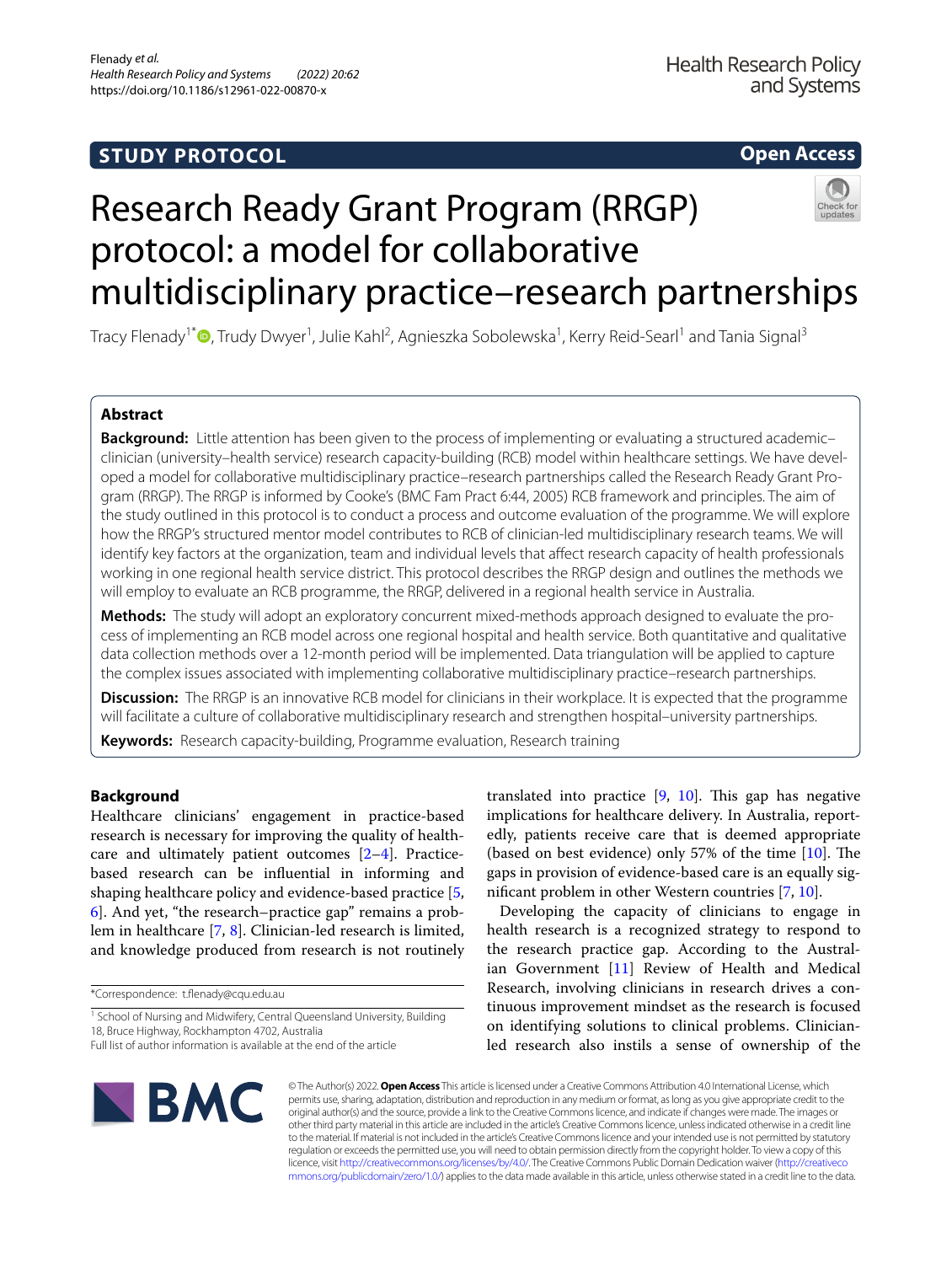research and a commitment to translate new evidence into practice  $[12]$  $[12]$ . There has been criticism of the traditional top-down approach to translating fndings from non-clinicians' research projects into clinical practice [\[6](#page-10-3), [13\]](#page-10-10). The end users or the clinicians need to be included in the knowledge discovery phase to ensure that the research is applicable to practice and the context [\[13](#page-10-10)]. However, there is no established evidence base on how to best engage clinicians in conducting and leading research with literature in this evolving field [[3\]](#page-10-11).

The need for clinician-led research rhetoric is not, however, well integrated into workplace practice [\[2](#page-10-0), [12,](#page-10-9) [14](#page-10-12)]. Cooke et al. [\[15](#page-10-13)] observe that the clinical areas most often cited as being of greatest need for increased research capacity are those with the lowest research skill and activity base. Cited barriers to conducting research include inadequate training in research methods [[12,](#page-10-9) [16](#page-10-14)], lack of collaborators and support staff [\[17\]](#page-10-15) and lack of organizational support and resources [\[16\]](#page-10-14). In the largest study of its kind in Australia, Hiscock et al. [\[18](#page-10-16)] surveyed 1027 clinicians. The participants identified protected research time (50%), designated research space (42%), clinical trial coordinators (35%), institutional funding (34%) and mentoring (33%) as critical enablers of research [\[18](#page-10-16)]. Hiscock et al. [[18](#page-10-16)] conclude that to realize recommendations in the Australian Government review, hospitals need to actively facilitate conditions for clinician-led research.

The role of the healthcare organization as an enabling structure in fostering research cultures and environments is well recognized  $[2, 12, 19]$  $[2, 12, 19]$  $[2, 12, 19]$  $[2, 12, 19]$  $[2, 12, 19]$ . The organization's enabling function includes provision of funding, sustainable resources and support including training [\[3](#page-10-11), [19](#page-10-17)]. In their systematic review, Harding et al. [\[20\]](#page-10-18) found that among healthcare organizations in the United States, United Kingdom and Germany, higher levels of research activity were positively associated with increased organizational efficiency, improved staff satisfaction, reduced staff turnover, improved patient satisfaction and decreased patient mortality rates. In other words, enabling research cultures can be thought of as a long-term investment that brings long-term gains for healthcare organizations.

Research capacity-building (RCB) is critical to promoting evidence-based healthcare delivery and continuous quality improvement [\[2](#page-10-0), [3](#page-10-11)]. Holden et al. describe RCB as a "process of developing sustainable abilities and skills enabling individuals and organisations to perform high quality research" [\[14\]](#page-10-12). Researchers identify that RCB requires multifaceted and integrated approaches, including experiential learning and research translation activities  $[13, 21]$  $[13, 21]$  $[13, 21]$  $[13, 21]$  $[13, 21]$ , as opposed to single interventions such as one-off training  $[3, 22]$  $[3, 22]$  $[3, 22]$  $[3, 22]$ . Integrated approaches are reliant on leadership, organizational needs and management support which imply implementation of funded interventions [[19,](#page-10-17) [21](#page-10-19)]. However, there is limited evidence reporting RCB models that successfully engage health professionals in research [[3,](#page-10-11) [19\]](#page-10-17).

Cooke's [\[1\]](#page-9-0) framework to plan and evaluate RCB in healthcare has been used in diferent practice settings internationally  $[3,23,24]$ . This framework can be applied at the individual (by participation), team (multi- and interprofessional involvement) and organizational (infrastructure and support) level [\[1](#page-9-0)]. Cooke's [[1\]](#page-9-0) framework is based on six principles: developing skills and confdence; ensuring the research is close to practice; developing linkages and partnerships; developing appropriate dissemination; building elements of sustainability and continuity; and investment in infrastructure. Cooke [[1\]](#page-9-0) developed her framework through the blending of knowledge from analysis of the literature, policy documents and the experience of one Research and Development Support Unit in the United Kingdom [[5\]](#page-10-2). Cooke et al. [\[15](#page-10-13)] used this framework to evaluate the "designated research team" approach to building research capacity in primary care in the United Kingdom. In their study, multidisciplinary research teams received a small grant to conduct research in the primary healthcare setting over a 2-year period and had access to various modes of training [[23\]](#page-10-21). Cooke et al. [[23\]](#page-10-21) concluded that the framework can be useful as a basis to evaluate and compare various RCB projects.

While the Cooke et al. [[15\]](#page-10-13) study involved multidisciplinary teams of novice researchers, the focus was on evaluating the research outcome, rather than the process of multidisciplinary collaborations. Multidisciplinary collaboration is thought to generate team work, and it is an essential component of best practice in healthcare to maximize patient outcomes [\[25](#page-10-22)]. A multidisciplinary research team approach is also considered to generate a high degree of collaboration that can lead to further insights about the issue under study [\[26\]](#page-10-23). And yet, the literature on multidisciplinary research teams focuses on defning the term, rather than examining how they can be best activated to advance scientifc knowledge and healthcare practices  $[27, 28]$  $[27, 28]$  $[27, 28]$  $[27, 28]$ . There is limited research on the infuence of multidisciplinary teams on research outcomes [[26](#page-10-23)]. Importantly, Aboleala et al. [\[28](#page-10-25)] observe that the expectations and values of the team members regarding the multidisciplinary research process can vary, afecting research outcomes. Identifying the competencies and resources necessary for successful multidisciplinary contributions to science is an important foundation which could be used to guide a research design [\[28](#page-10-25)].

We will use the Cooke [[1\]](#page-9-0) framework to evaluate an RCB programme called the Research Ready Grant Program (RRGP), delivered in a regional health service in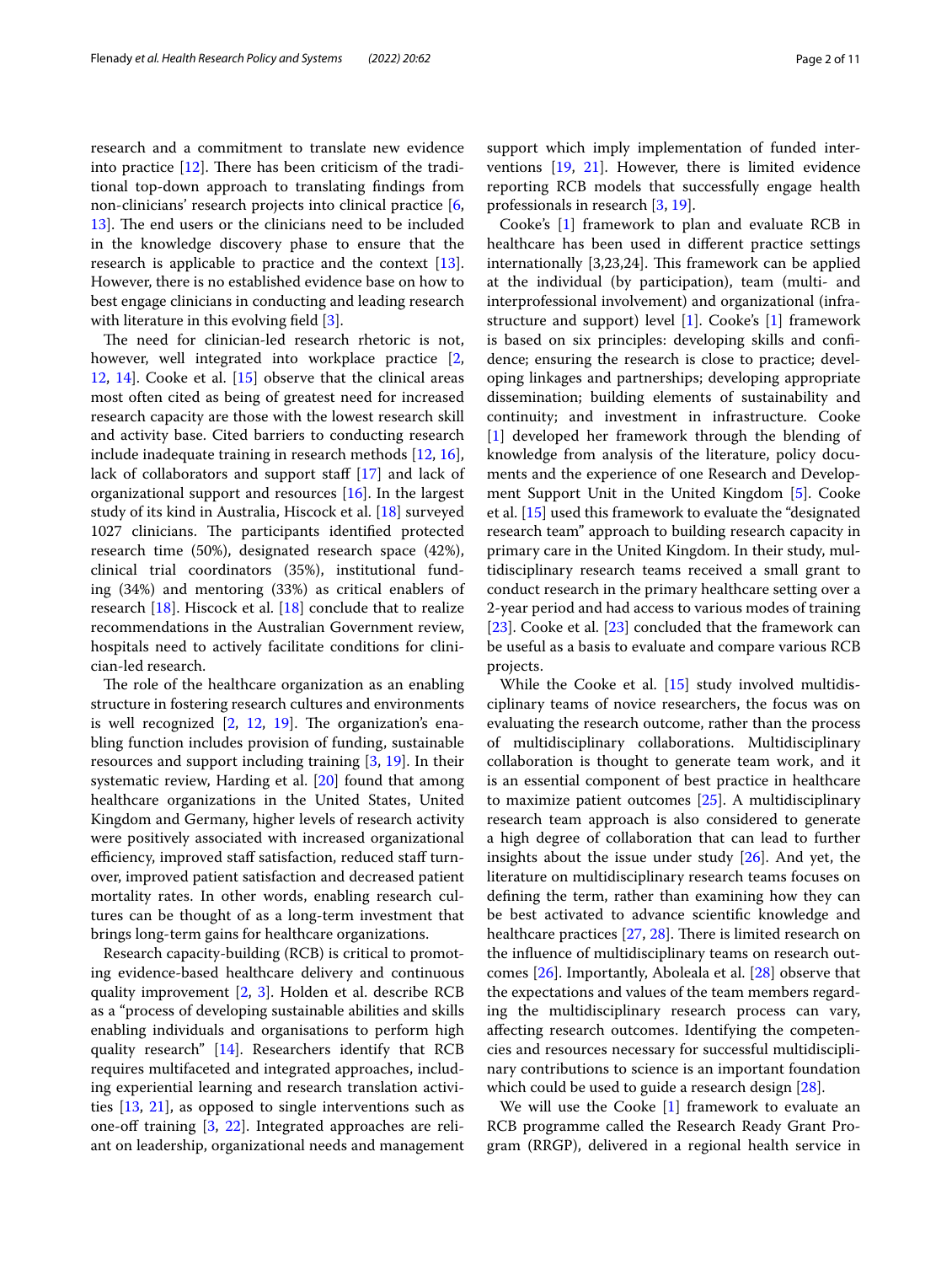Australia. The programme will be delivered to clinicians who will form into self-selected multidisciplinary research groups at one hospital. We hypothesize that the RRGP is an RCB model that facilitates a culture of collaborative multidisciplinary research across all levels of the health service. This protocol describes the RRGP design and evaluation.

## **Methods**

## **Research objectives**

- To evaluate and report on the process of implementing a collaborative multidisciplinary RCB model in one regional health service district.
- To identify how the RRGP structured mentor role contributes to RCB of clinician-led multidisciplinary teams.
- To identify key factors at the organization, team and individual levels that facilitate successful implementation of the RCB intervention in one regional health service district.

## **Setting**

The study site is one Hospital Health Service (HHS) located in regional Queensland, Australia. This HHS provides public health services in hospitals and communities across an area of  $117,000$  km<sup>2</sup> and in 2017, published their long-term healthcare strategy for the region. The strategy, titled Destination 2030: Delivering Great Care for Central Queenslanders, articulates a need for sustainable research partnerships between the hospital and local universities to promote translational research and mutual training focused on innovative healthcare practice [\[29](#page-10-26)]. The strategy recognizes the increased demand for health services in the region and the corresponding need to have the right health service infrastructure in order to provide evidence-based healthcare to efectively respond to the populations' health needs. Promoting sustainable research partnerships is recognized to enhance community health outcomes. The RRGP is a 3-year initiative that emerged from the strategy and is embedded within the strategy's vision and objectives. The RRGP, led by Central Queensland University, has been developed as a partnership between the HHS, Central Queensland University and the University of Queensland's Rural Clinical School.

## **Participants and participant recruitment**

There are five convenience groups:

#### *Group 1*

Group 1 comprises people directly involved in the development, delivery and implementation of the RRGP.

Group 1 includes the RRGP project manager, project officer and members of the RRGP working party. The RRGP working party comprises senior researchers from participating universities and the hospital and senior decision-makers from the hospital.

## *Group 2*

Group 2 consists of research facilitators—academics from participating universities and health service staff with research expertise. Research facilitators are responsible for facilitating weekly workshops to the research teams of clinicians (maximum number of four teams per research facilitator) over a period of 8 weeks. Eligible research facilitators have research expertise and experience that align with the proposed research topics of the teams assigned to them. Research facilitators are invited to participate by representatives from the RRGP working party and must meet predetermined criteria (PhD qualifcation) to be eligible. As the research facilitator positions are funded, there is capacity for a maximum of six research facilitators to be recruited each year the programme runs.

## *Group 3*

Group 3 comprises the research mentors—academics from participating universities and HHS staff who are suitably qualifed (PhD, research outputs and grant income). Research mentors are specifcally recruited by the RRGP working party to align with the research topics of the RRGP teams who successfully matriculate from phase 1 of the RRGP to phase 2; phase 1 being the 8-week education workshops, and phase 2 being the operationalization of the successfully funded projects. Each research mentor is responsible for providing one team with ongoing support for the duration of their project, usually limited to 10–12 months. A memorandum of understanding is drawn up between the research mentor and the RRGP working group that sets out the level of support that is agreed upon and expected from the mentor. The research mentor position is funded, with mentors only able to claim payments once specifc (agreed upon) milestones are met. Milestones include proof of ethics submission and submission of an interim, midway and fnal project report. Eight projects are allocated for in the annual budget, so therefore, up to eight research mentors are recruited annually. The RRGP has developed specific criteria that researchers (both academic and industry) are to meet before they are eligible to fulfl the research mentor role.

## *Group 4*

Group 4 consists of weekly guest lecturers, topic experts from the university or hospital, who are tasked with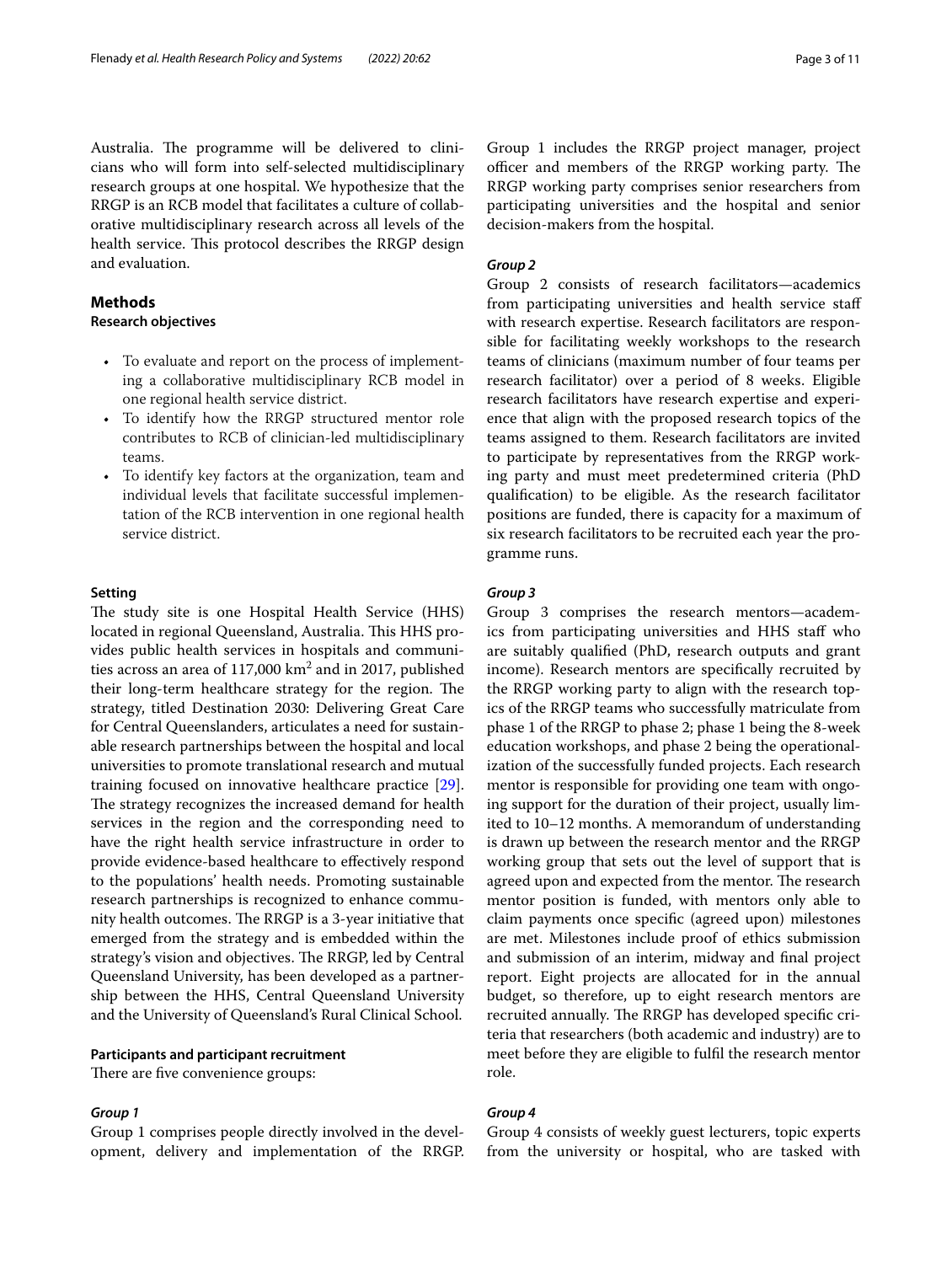developing and delivering the weekly lectures throughout phase 1 of the programme. See Table [1](#page-4-0) for details around topics covered. This cohort is required to be suitably qualifed according to existing RRGP criteria (tertiary qualifed educators) and are recruited by the RRGP working group to fulfl these funded positions.

## *Group 5*

Group 5 comprises clinicians who are interested in doing research and have enrolled in the RRGP. Participation in the RRGP is open to all staff employed at the regional HHS. Staff are recruited via internal emails and social media snowballing. Potential participants are required to complete an application form in which they outline a specifc clinical issue, quality improvement idea or a patient safety issue that they are interested in researching. In addition, participants are required to self-select into multidisciplinary research teams prior to commencement of the programme. If potential participants express interest to participate but do not have a specifc research topic, they are encouraged to join other research teams. The submitted applications are assessed against selection criteria presented on the application form. Clinicians whose applications are successful will be invited to participate. Successful applicants are also required to commit to having at least one team member present for each of the weekly workshops. The workshop presentations are ofered outside business hours once a week over an 8-week period.

#### **RRGP design**

The RRGP combines a structured education programme with a research mentorship model that supports the development, implementation and evaluation of small research projects. The RRGP is a peer-reviewed, meritbased programme with aims that align with Cooke's [\[1](#page-9-0)]  $RCB$  principles. The programme aims to  $(1)$  build the research capacity and skills of clinicians at one Queensland HHS; (2) strengthen partnerships between tertiary learning organizations and health services; (3) promote evidence-based practice; (4) facilitate development of quality research; (5) disseminate research fndings; and (6) encourage novice researchers and clinicians in developing a research career. The programme comprises two phases: skills development lectures and workshops (8 weeks) followed by successfully funded teams' operationalization of their research project (10–12 months).

#### *Phase 1—skills development workshop*

Phase 1 comprises eight skills development workshops designed to increase research knowledge. The workshops are delivered weekly over 8 weeks with the participants engaging face to face in 1-hour-long lectures followed by 2-hour workshop sessions. The lectures are delivered by experienced presenters who are chosen by the RRGP working group for their topic expertise. Following each lecture, the participants, along with their respective research teams, attend a 2-hour workshop facilitated by research facilitators. The research facilitators assist the research teams to apply information presented in the weekly lecture to their specific research topic/idea. The research facilitators help to refne research questions and methodologies, guiding the participants in the development of a fnal research proposal.

The skills development workshops cover key topics related to the research process and formulating a research proposal. Table [1](#page-4-0) presents an outline of the weekly topics and articulates the learning outcomes. The content for the skills development workshops captures the steps involved in the ethics submission process resulting in detailed project proposals.

At the conclusion of the 8 weeks, research teams are expected to have been presented with sufficient information and support to develop a grant application for their specifc project. While optional, the teams are encouraged to submit their research proposal to the RRGP working group for merit-based funding up to the value of 7000 Australian dollars per group. The applications undergo a blinded, peer review process and are assessed according to predetermined criteria that are shared with the participants. Funding is awarded to the top eight applications, and these groups are then assigned a dedicated research mentor for the duration of the research project phase.

#### *Phase 2—the research project*

Research teams whose proposals get approved proceed to phase 2 where they conduct their research over a period between 10 and 12 months. As research supervision and mentorship are intrinsic to the successful completion of research projects [[30](#page-10-27)], the research teams work with a dedicated research mentor. The role of the research mentor in the second phase of the RRGP is to support the implementation, evaluation and reporting of the fnal research project.

The successfully funded teams, as grant recipients, are required to meet ongoing project milestones including ethics submission, project progress reporting and dissemination goals. Teams are also required to deliver a final report to the RRGP working group. The grant recipients are also expected to present their research at the annual HHS Research Showcase Day and are encouraged to disseminate fndings through publications, conference presentations and/or to infuence policy change. The research mentor, as a team member, is offered a pre-negotiated authorship position on any publications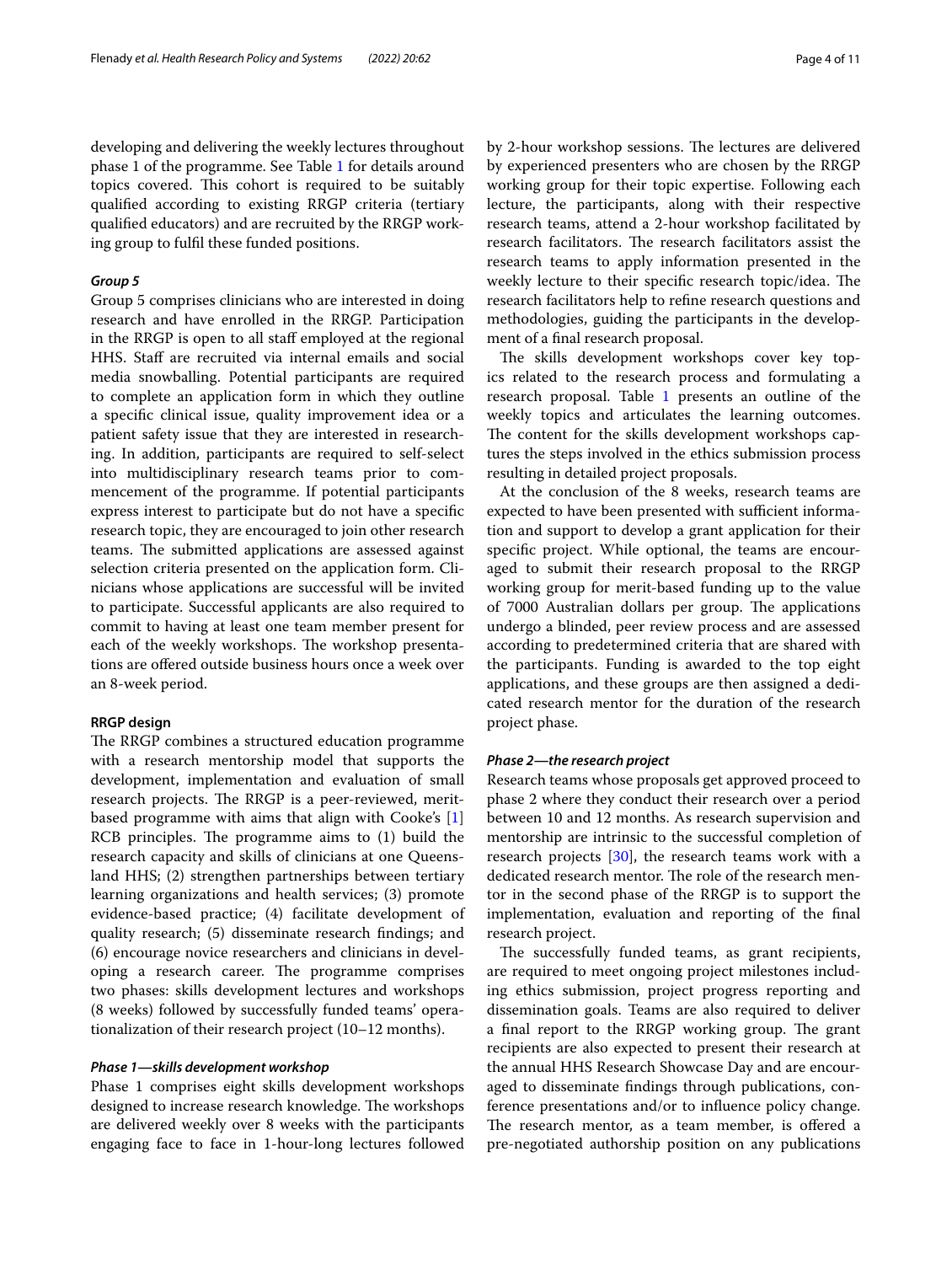<span id="page-4-0"></span>

| Table 1 RRGP 8-week workshop schedule             |                                                                               |                                                                                                                                                                                                                                                                                                                                                                                                                  |                                                                     |                                                                                                                                                                                              |
|---------------------------------------------------|-------------------------------------------------------------------------------|------------------------------------------------------------------------------------------------------------------------------------------------------------------------------------------------------------------------------------------------------------------------------------------------------------------------------------------------------------------------------------------------------------------|---------------------------------------------------------------------|----------------------------------------------------------------------------------------------------------------------------------------------------------------------------------------------|
| TOPIC:Formulating a research problem              |                                                                               |                                                                                                                                                                                                                                                                                                                                                                                                                  | How this topic informs the project<br>proposal                      | Applied activities worksheet                                                                                                                                                                 |
| Week 1<br>24 February                             | RRGP 30 min<br>Introduction to the                                            | Service (CQHHS), Central Queensland<br>Queensland (UQ) Destination 2030<br>University (CQU) and University of<br>Queensland Hospital and Health<br>Welcome on behalf of Central<br>Overview of the RRGP                                                                                                                                                                                                          |                                                                     |                                                                                                                                                                                              |
|                                                   | rch question;<br>Refining the problem<br>Formulating a resear<br>30 min       | relevant (template will be provided at<br>List explicit goals and objectives for<br>the workshop to help facilitate this)<br>your research project and state the<br>you would like to use to convince<br>the reviewers that your proposed<br>research project is important and<br>List the logical arguments that<br>hypothesis/research question                                                                | Identifies the research question<br>Identifies the research problem | Confirm research question via com-<br>munication with your team                                                                                                                              |
|                                                   | TOPIC: Formulating a research question searching and reviewing the literature |                                                                                                                                                                                                                                                                                                                                                                                                                  | How this topic informs the project<br>proposal                      | Applied activities worksheet                                                                                                                                                                 |
| 3 March<br>Week 2                                 | Searching and reviewing the litera-<br>ture                                   | Develop a search question using PICO<br>field of research or contribute to exist-<br>[Patient/Problem, Intervention, Com-<br>parison, Outcome] and CKN [Clinical<br>Learn how to produce an outline for<br>the literature review that outlines a<br>will fill any gaps, contribute to the<br>rationale/justification of how your<br>Knowledge Network] frameworks.<br>ing or improved practice<br>team's project | Background (literature review)                                      | PICO template provided for teams to<br>develop a search strategy specific to<br>their project                                                                                                |
| <b>TOPIC:</b> Conceptualizing the research design |                                                                               |                                                                                                                                                                                                                                                                                                                                                                                                                  | How this topic informs the project<br>proposal                      | Applied activities worksheet                                                                                                                                                                 |
| 10 March<br>Week 3                                | Various methods<br>Research Design                                            | research designs (quantitative, quali-<br>team can match your research ques-<br>tative, mixed methods) so that your<br>tion with the appropriate research<br>Develop an understanding of<br>design                                                                                                                                                                                                               | Methodological approach<br>Project design                           | Research proposal template provided<br>tifying the most appropriate design.<br>research question in terms of iden-<br>provided for teams to explore their<br>Research design canvas template |
| <b>TOPIC:</b> Population/participants             |                                                                               |                                                                                                                                                                                                                                                                                                                                                                                                                  | How this topic informs the project<br>proposal                      | Applied activities worksheet                                                                                                                                                                 |
| Week 4<br>17 March                                | Participants/population<br>Research design                                    | Develop an understanding of popula-<br>potential for risk, burden and benefit<br>Recruitment and consent process,<br>tion/participants: Who are they?<br>inclusion/exclusion criteria and<br>Where will I find them?<br>to the participants                                                                                                                                                                      | Participants/population<br>Project design                           | Worksheet to aid the identification of<br>the project's population/participants                                                                                                              |
|                                                   |                                                                               |                                                                                                                                                                                                                                                                                                                                                                                                                  |                                                                     |                                                                                                                                                                                              |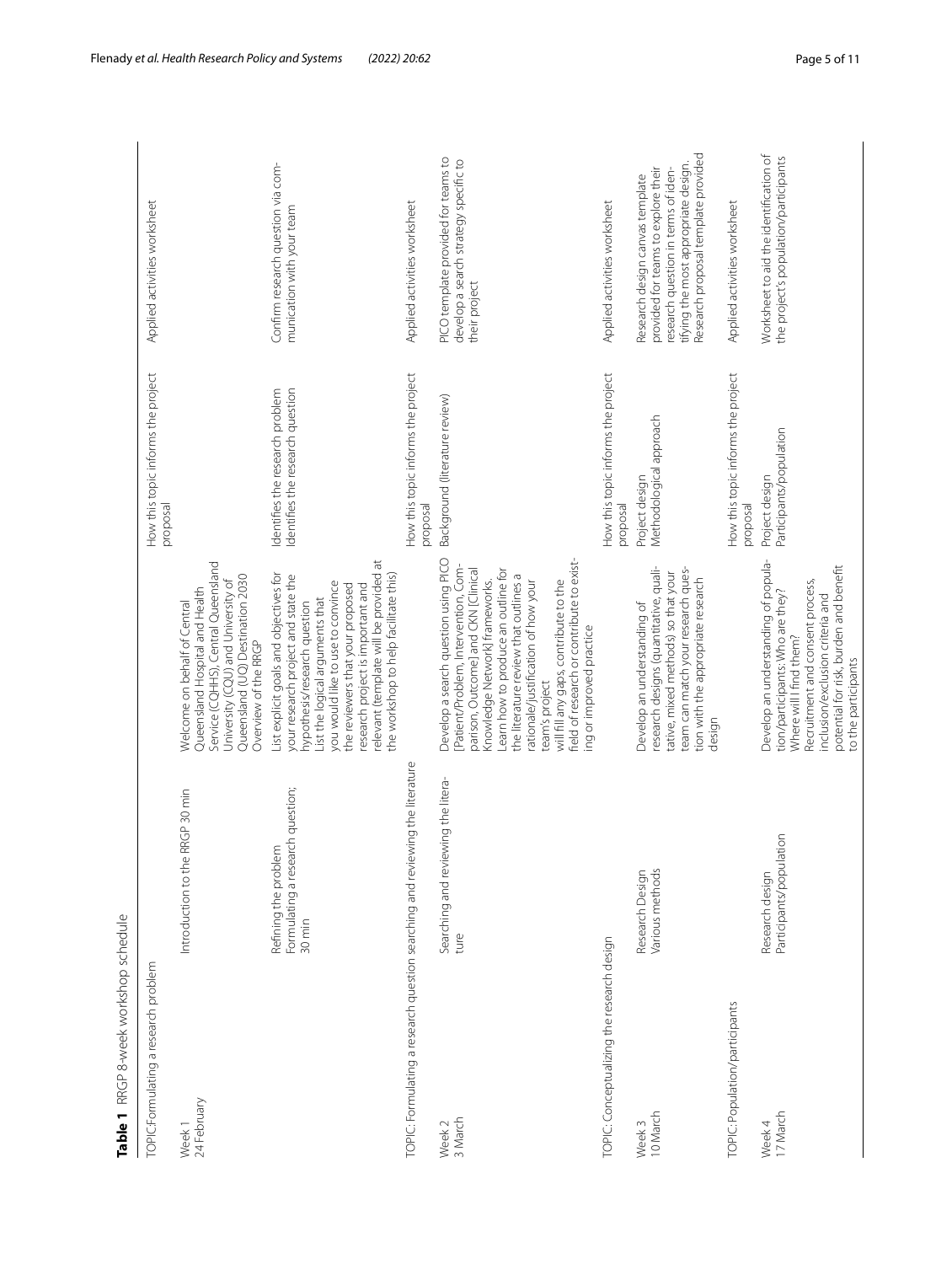| Table 1 (continued)           |                                                                              |                                                                                                                                                                                                                                                                                                                           |                                                                                                                                       |                                                                                                                                          |
|-------------------------------|------------------------------------------------------------------------------|---------------------------------------------------------------------------------------------------------------------------------------------------------------------------------------------------------------------------------------------------------------------------------------------------------------------------|---------------------------------------------------------------------------------------------------------------------------------------|------------------------------------------------------------------------------------------------------------------------------------------|
| TOPIC: Data collection        |                                                                              |                                                                                                                                                                                                                                                                                                                           | How this topic informs the project<br>proposal                                                                                        | Applied activities worksheet                                                                                                             |
| Week 5<br>24 March            | Quantitative/qualitative: sampling,<br>sample size, power<br>Research design | Develop an understanding of sam-<br>methods and tools. How will your<br>pling, sample size, data collection<br>team collect the data?                                                                                                                                                                                     | Data collection techniques<br>Project design                                                                                          | of the project's sampling collection.<br>Include as much information about<br>Worksheet to aid the identification<br>sampling as you can |
| <b>TOPIC</b> : Data analysis  |                                                                              |                                                                                                                                                                                                                                                                                                                           | How this topic informs the project<br>proposal                                                                                        | Applied activities worksheet                                                                                                             |
| 31 March<br>Week 6            | Quantitative/qualitative: data analysis<br>Research design                   | analysis. How will your team measure,<br>manipulate and/or analyse the infor-<br>Develop an understanding of data<br>mation that you collect?                                                                                                                                                                             | Data analysis techniques<br>Project design                                                                                            | Quantitative/qualitative worksheets to<br>aid the planning of your data analysis.<br>Be as detailed as possible                          |
| TOPIC: Presenting your topic  |                                                                              |                                                                                                                                                                                                                                                                                                                           | How this topic informs the project<br>proposal                                                                                        | Applied activities worksheet                                                                                                             |
| Week 7<br><sup>7</sup> April  | - present your project to the<br>Elevator pitch<br>dronb                     | Develop an understanding of how to<br>present your project                                                                                                                                                                                                                                                                | Project presentation skills<br>Dissemination strategy                                                                                 | Presentation slide templates                                                                                                             |
| TOPIC: Ethical considerations |                                                                              |                                                                                                                                                                                                                                                                                                                           | How this topic informs the project<br>proposal                                                                                        | Applied activities worksheet                                                                                                             |
| 14 April<br>Week 8            | Ethics and research                                                          | completing the HREC and site-specific<br>issues related to your proposed study<br>(HREC) documents and other ethical<br>assessment (SSA) and how to assess<br>Understand the essential elements<br>human research ethics committee<br>Identify where and how to access<br>the quality of a study<br>(risk, benefit, etc.) | Ethical considerations, including code<br>Research integrity and practices to<br>of conduct and risk management<br>maintain integrity | Research proposal template populated.<br>Access and download the appropriate<br>ethics application and complete your<br>application      |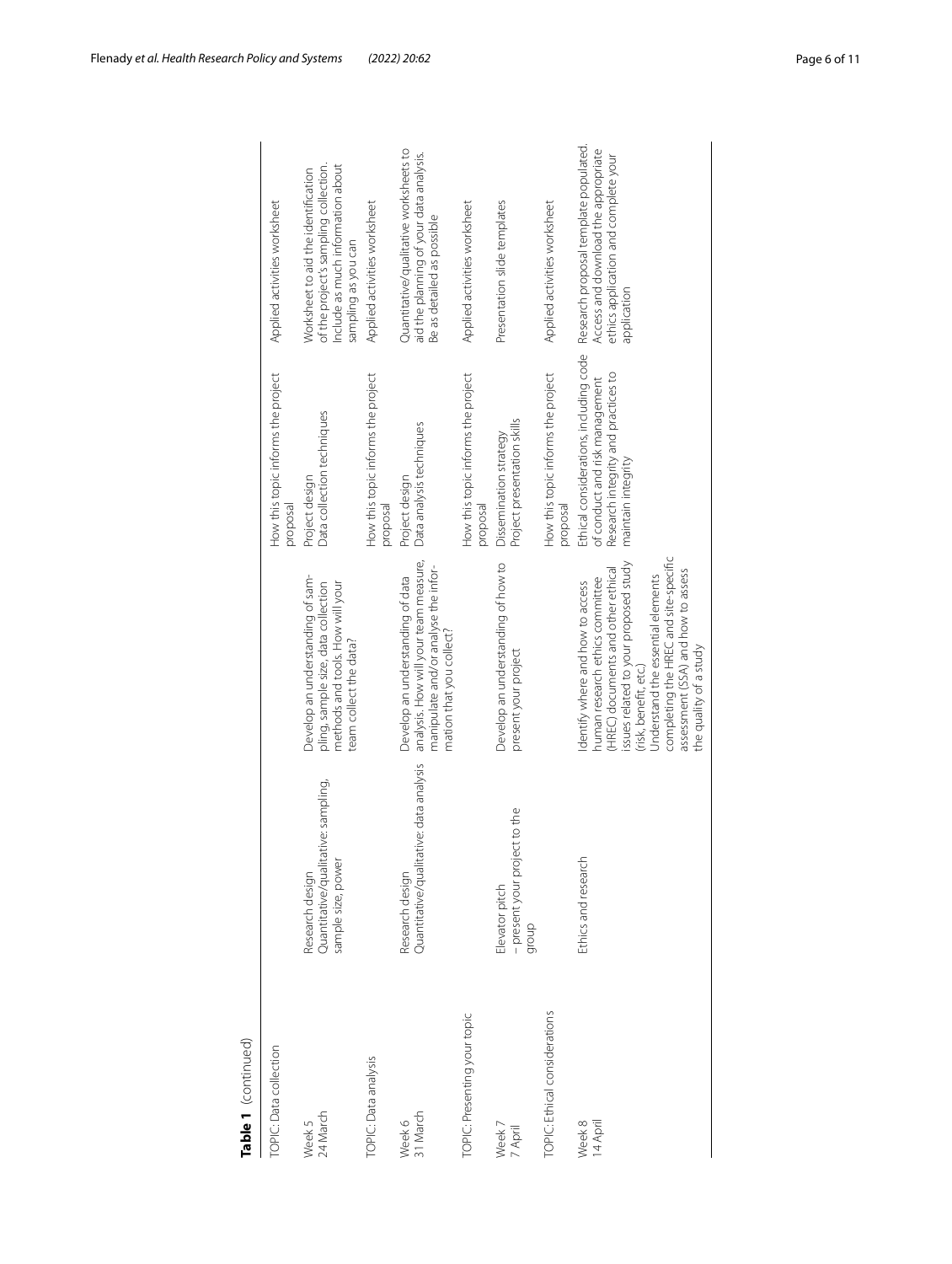arising from the research. Authorship order on papers will be negotiated at the outset of the project and will refect the relative intellectual contribution to the project by all parties as outlined by National Code of Conduct for Research.

## **RRGP evaluation**

The Cooke  $[1]$  $[1]$  framework for RCB will be employed to guide the evaluation process. The framework has been shown to be useful as an evaluation framework of RCB initiatives [[15\]](#page-10-13). Table [2](#page-7-0) shows the application of Cooke's framework to the RRGP. As can be seen, the RRGP interventions and the measurements through which they will be evaluated are directly linked to the six RCB principles proposed by Cooke.

The RRGP will be evaluated at different stages of the project cycle. First, the initial RRGP applications will be examined to gain a sense of how the programme can develop skills and confdence of clinicians to conduct research. At the completion of the skills development workshop, the developed research proposals will be assessed in relation to whether the RRGP training and the respective opportunities to apply research skills in practice contributed to development of the basic research skills. A document review will be conducted of applications developed by the participants.

The participant responsiveness to the RRGP will also be measured. An audit of the de-identifed attendance sheets will be undertaken to calculate the number of participants who completed the skills development workshop. In addition, programme records of the composition of research teams, their disciplines and research topics will be examined.

Individual semi-structured interviews will be conducted with RRGP participants and abovementioned groups 2, 3 and 4 after each annual cycle of the RRGP. The development of the interview schedules will again be guided by Cooke's RCB framework. The interviews will explore participants' perceptions and experiences of the workshops with a focus on how the workshops enable the novice researchers to develop skills and confdence, as well as linkages, partnerships and collaborations. Open comments will also be encouraged related to the programme and participants' expectations.

Participants will also complete a survey at the end of the programme which has RCB measures. The survey adopted in this study is the validated research capacity and culture (RCC) tool developed by Holden et al. [\[14](#page-10-12)]. This survey is specifically designed to measure research capacity and culture across three domains: organization, team and individual. The RRC tool has been successfully tested in Queensland health facilities and has a reported good internal consistency for organization, team and individual domains (alpha $=0.95$ , 0.96 and 0.96, respectively). It consists of a series of statements where participants rate their response on a Likert-style scale of 1–10 with 1 being the lowest skill or success level and 10 being high success/skill. The final survey used in our study consists of demographic data, 51 RCC domain questions (organization  $n=18$ ; team  $n=19$  and individual  $n=14$ ) and an open-ended response section, designed to elicit specifc contextual information.

During the frst round of the programme, we will evaluate the structure and content of the programme to inform the quality of its subsequent delivery. Vijn et al. [[31\]](#page-10-28) assert that the design-based research can be risky due to uncertainties in participant behaviour and circumstances in the learning environment. The plando-study-act method (PDSA) [\[32\]](#page-10-29) will be applied to evaluate and optimize the workshop. PDSA, as a quality improvement strategy, enables fast implementation and quality improvement of healthcare interventions in healthcare [[31\]](#page-10-28). During a PDSA cycle, the programme will be planned, performed, evaluated and improved. The process will be evaluated through three rounds of focus groups with the expert researchers who fulflled the role of research facilitator, to be conducted in the beginning (after the workshop has started), middle and the end of one round of the RRGP. The focus will be on assessing the aspects of the workshop that are working well and those that require improvement. The topic guides of the focus groups will revolve around the experience of the research facilitators guiding groups of novice researchers to prepare research proposals. The reiterative nature of the focus groups will also enhance respondent validation [ $33$ ]. The results of the evaluation will be used to improve the design of the skills development workshop.

At the latter stage of the programme, the impact of the RRPG will be examined. Dissemination of the research fndings, continuity and sustainability of the research projects will be assessed through the number of grants awarded, as well as conference presentations and journal papers. A review will also be conducted of the potential media reports documenting the research projects.

## **Data analysis**

This study will adopt an exploratory concurrent mixedmethods approach designed to evaluate the implementation of the RRGP. The study comprises both quantitative and qualitative data collection methods for each 12-month period that the programme runs. Data triangulation has been adopted to capture the complex issues associated with implementing collaborative multidisciplinary practice–research partnerships. Data triangulation will also enhance the confrmability and credibility of the fndings [\[34](#page-10-31)].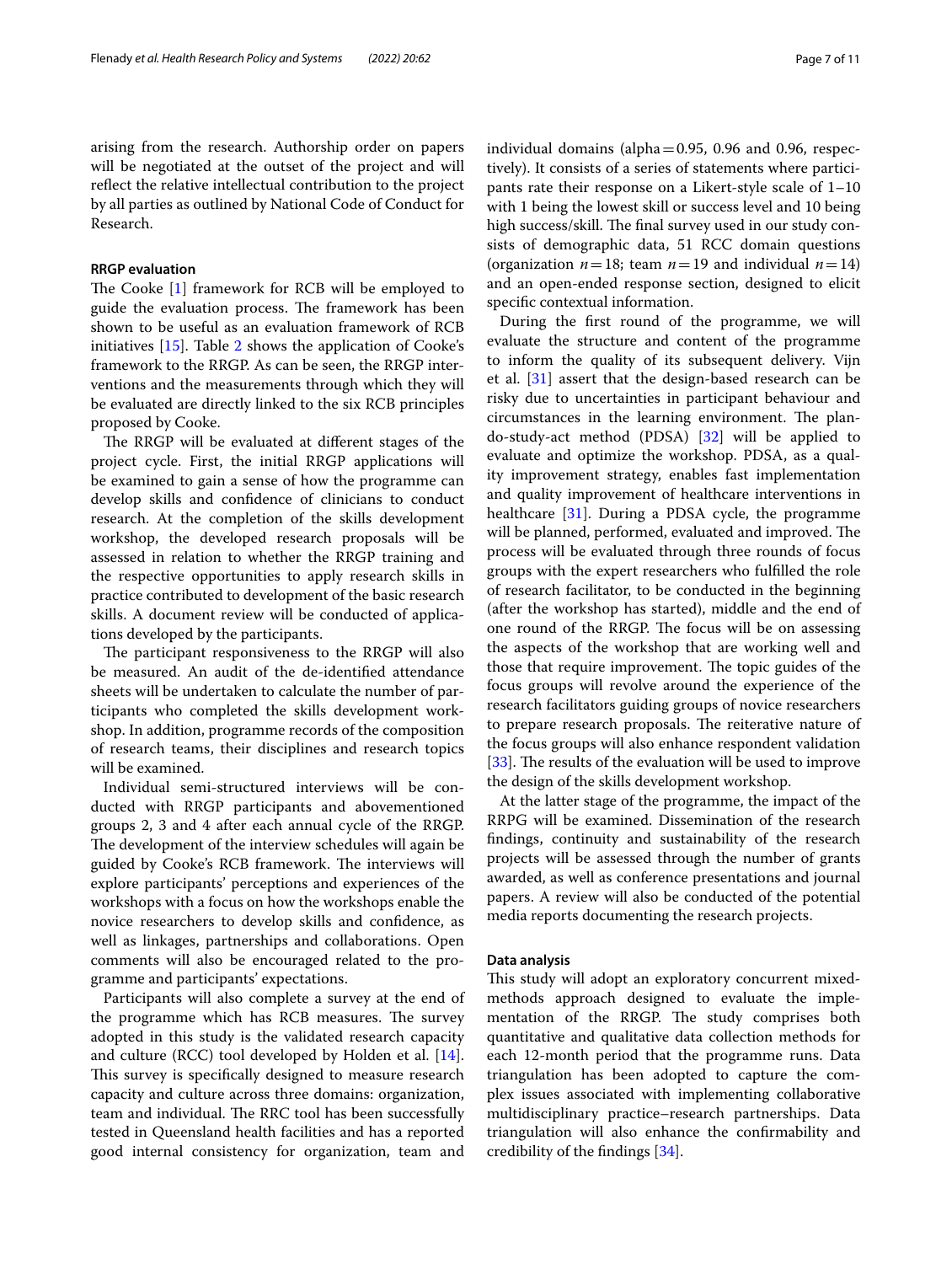| RRGP RCB principles                                                                                                                                          | RRGP intervention                                                                                                                                                                                                                                        | RRGP measurements                                                                                                                                                                                                                                                                                                                            |
|--------------------------------------------------------------------------------------------------------------------------------------------------------------|----------------------------------------------------------------------------------------------------------------------------------------------------------------------------------------------------------------------------------------------------------|----------------------------------------------------------------------------------------------------------------------------------------------------------------------------------------------------------------------------------------------------------------------------------------------------------------------------------------------|
| confidence through training and developing the opportunity to<br>Research capacity is built by developing appropriate skills and<br>apply skills in practice | Delivery of 8-week skills development workshop                                                                                                                                                                                                           | Participant evaluation of their experience of the programme<br>Number of initial applications and developed proposals<br>Attendance at the eight weekly lectures<br>nterviews with participants<br>(survey)                                                                                                                                  |
| RCB should support research "close to practice" to highlight its<br>usefulness to practice                                                                   | An industry-driven research problem/topic is a requirement for<br>Ongoing support from research facilitators throughout phase 1<br>admission to the RRGP                                                                                                 | All expression of interest (EOI) submissions for admission to RRGP<br>address clinician-identified problems and are consistent with the<br>CQHHS Destination 2030 vision                                                                                                                                                                     |
| Developing linkages, partnerships and collaborations enhances<br>RCB                                                                                         | Multidisciplinary team participation is a requisite for admission<br>Connecting with experienced researchers/ research mentors<br>Weekly unstructured networking opportunity<br>Research skills development workshops<br>to the RRGP phase 1 and phase 2 | Reporting on the number of emergent collaborative partnerships<br>Multidisciplinary participation evident on phase 2 grant submis-<br>All EOI submissions for admission to RRGP list at least two disci-<br>nterviews with the mentors/facilitators/participants<br>(individual, team and organizational levels)<br>plines<br>sions          |
| RCB should ensure appropriate dissemination                                                                                                                  | External dissemination: conference presentations, journal article<br>Central Queensland Hospital and Health Service (CQHHS)<br>Elevator research pitch<br>Research Showcase                                                                              | Funded teams who present an oral or poster presentation at the<br>Teams who present an elevator research pitch to colleagues<br>RRGP project report developed and disseminated<br>Publications accepted in peer reviewed journals<br>External conference presentations delivered<br>annual HHS research showcase<br>Annually, the number of: |
| RCB should ensure elements of continuity and sustainability                                                                                                  | Development of programme resources<br>Online resource development<br>Grant round (RRGP phase 2)                                                                                                                                                          | Programme resources and templates developed<br>RRGP grants awarded—funding-dependent<br>RRGP projects completed—ongoing<br>Online resources developed<br>Annually, the number of:<br>RRGP grant submissions                                                                                                                                  |
| Developing appropriate infrastructure enhances RCB                                                                                                           | Establish sustainable an ongoing model for delivering the RRGP<br>Extend reach to settings other than Rockhampton                                                                                                                                        | Implement strategies for rural/remote clinicians to participate in<br>Identify platform to store developed RRGP resources<br>Ongoing commitment to the RRGP model<br>Successful funding for future years<br>ohase 1                                                                                                                          |
|                                                                                                                                                              |                                                                                                                                                                                                                                                          |                                                                                                                                                                                                                                                                                                                                              |

<span id="page-7-0"></span>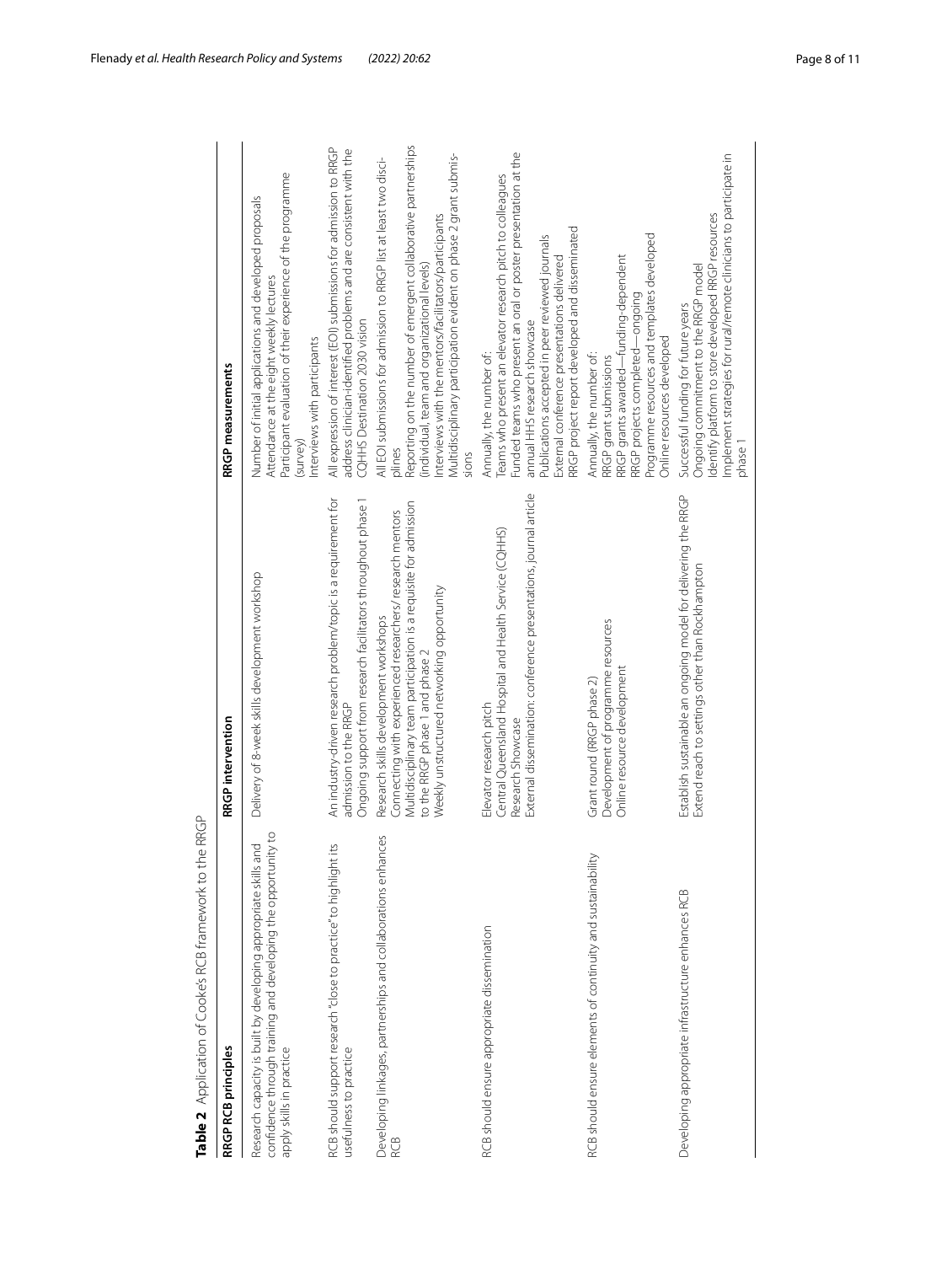#### *Survey*

Descriptive data will be used to report the participants' demographic responses which include age, professional stream and employment status. Statistical analyses will be performed using SPSS. The RCC domains (organizational, team or individual) will be summarized using descriptive statistics [median, interquartile range (IQR)] and median scores categorized as low, medium or high. The Friedman test  $[35]$  $[35]$  $[35]$  will determine the difference in success/skill between the three domains, and post hoc analyses will be conducted to determine where diferences have occurred. An exploratory factor analysis will be conducted to determine underlying themes of the three domains. Correlation analyses will be performed to identify any relationship between demographic data and the identifed factors. To determine the internal consistency of all domains and identifed factors, Cronbach alpha analysis will be completed. The level of significance will be set at  $P < 0.05$ .

## *Open‑ended responses and interviews*

Open-ended responses will be transcribed, word for word and entered onto an Excel spreadsheet for analysis. Research team members will independently read and analyse the responses using content analysis [\[36](#page-10-33), [37](#page-10-34)]. Researchers will meet to reach consensus of frst-level analysis. This approach was selected as it is a practical approach that permits the presentation of results in everyday language, facilitating accurate interpretation and adoption by wider audiences [\[38](#page-10-35)]. Finally, fndings will be presented to other team members, not involved with the initial stages of analysis but who are familiar with the topic, who will evaluate the fndings to ensure they match reality.

Thematic analysis will be conducted on the de-identifed transcripts from interviews and focus groups [\[36](#page-10-33)]. Again, the researchers will independently read and analyse the transcripts. They will then agree on a coding framework that will be developed. Qualitative data analysis will be performed with the assistance of NVivo.

## *Document review*

An audit will be conducted of a range of documents that will be developed in the course of the RRGP.

## **Discussion**

This protocol presents a framework for implementing and evaluating the RRGP which aims to build capacity of clinicians to conduct research close to practice. The programme is designed to offer support and skill development for clinicians to conduct quality research. The programme is developed in alignment with the HHS's strategy focused on promoting translational research to enhance innovative healthcare. Our evaluation will identify key factors at the organization, team and individual levels that afect research capacity of health professionals. We will also apply Cooke's [[1\]](#page-9-0) framework to explore how the individual, team and organizational levels interact together in the context of the RCB initiative in one healthcare organization. This project will contribute to the empirical knowledge about RCB initiatives for clinicians to facilitate clinician-led research. It will provide information about enablers and barriers to conducting research that is close to practice within multidisciplinary research teams. Our fndings have the potential to guide future initiatives to engage health professionals in quality research.

The RRGP is developed and implemented based on the premise that engaging clinicians in research can lead to production of translational research  $[13]$  $[13]$ . The programme is designed to upskill clinicians to conduct research on practice-related issues and then be able to disseminate the fndings. Designing and conducting research and later the dissemination process rely on collaboration between the clinicians and their academic facilitators and mentors. Academic and professional collaborations have the potential to increase research productivity and quality, improve learning and enhance the development of new skills across partnerships  $[39]$  $[39]$  $[39]$ . The involvement of a mentor is also valuable in the writing-for-publication stage that requires a specifc style and standard and the use of technical skills that may seem unattainable to novice researchers [\[40\]](#page-10-37). We will examine the role of mentors and facilitators in building research capacity of clinicians. There is a paucity of literature unpacking the role and how it can be utilized to support clinicians as individuals and groups in doing research. The evaluation can potentially illuminate the mechanisms for engaging clinicians in production and dissemination of knowledge relevant to practice.

The significance of the RRGP is that it adapts a multidisciplinary research team approach. While multidisciplinary healthcare delivery is presented as the golden standard in healthcare delivery, its delivery is difficult due to professional silos and practice diferences [[41–](#page-10-38) [44\]](#page-10-39). There is also limited research on how multidiscipli-nary research teams effectively work [[26\]](#page-10-23). We anticipate that this study will provide some important insights on how multidisciplinary teams can enhance the research processes.

#### **Limitations**

As the RRGP evaluation will only occur in one setting, the transferability of the results to other settings will be limited [\[31\]](#page-10-28). To account for this limitation, we intend to develop theoretical principles to contextualize the RRGP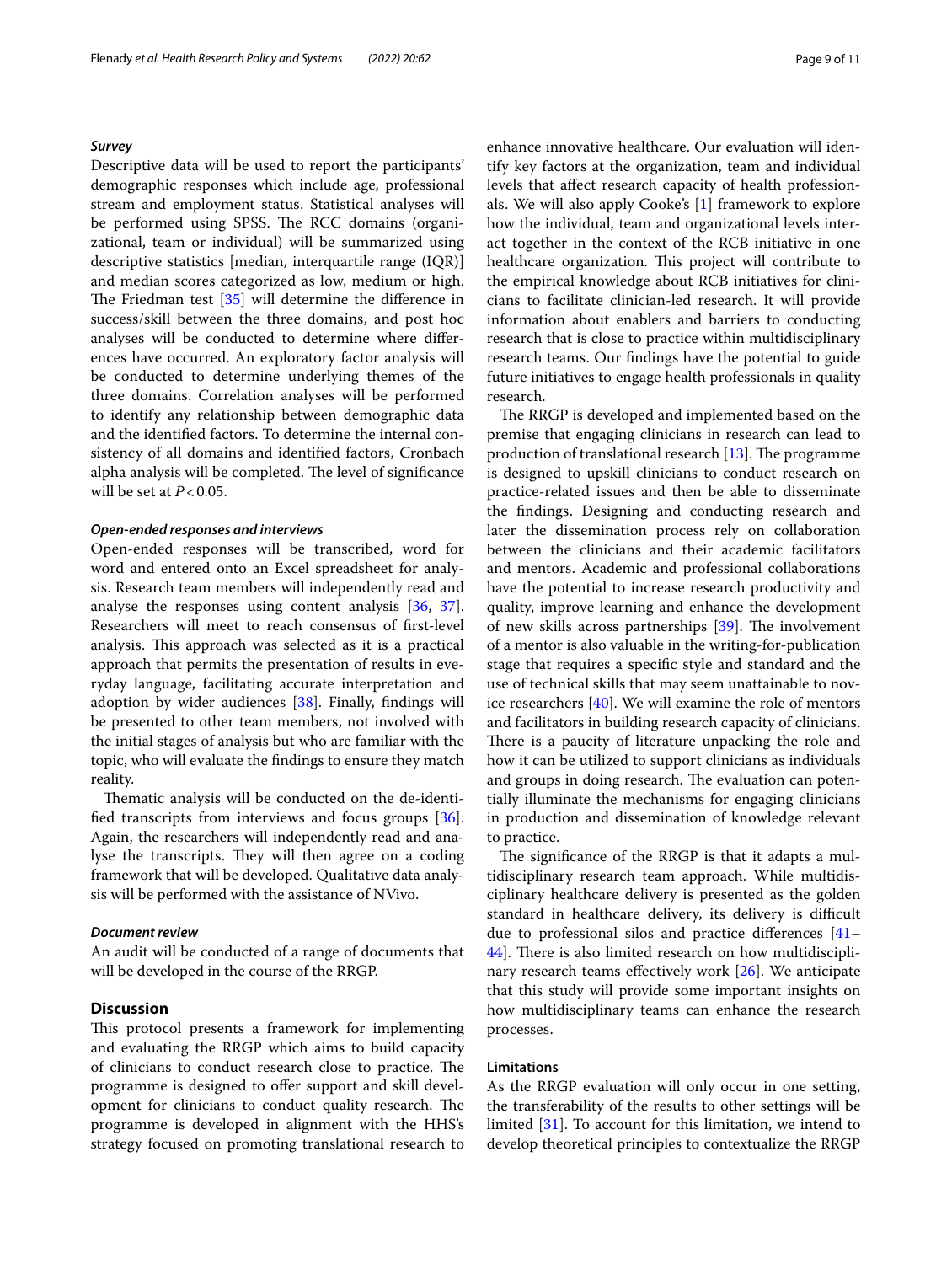framework. Further, we will provide in-depth descriptions of all fve participant groups, clear overviews of the evaluation and analysis methods used and the context of the learning environment of the programme to enable comparison of our results to other settings.

We recognize that time-limited initiatives such as the RRGP are limited in scope to fully implement the six principles of RCB proposed by Cooke [[1\]](#page-9-0). Our outcome measures include the number of submitted grant applications, evidence of multidisciplinary projects, peer-reviewed journal submissions and conference presentations. However, besides these traditional outcome measures, Cooke [\[1](#page-9-0)] highlights the need to disseminate the social impact of research (impact on the lives of patients, for communities, and quality of services). Pear-son et al. [\[45](#page-10-40)] argue that closing the research–practice gap involves multiple phases and closing three knowledge translation gaps. The first gap exists between the need for knowledge and the discovery of that new knowledge [\[13](#page-10-10)]. The second gap is situated between the discovery of new knowledge and the clinical application of that knowledge which requires that the clinicians translate the fndings and integrate them into their practice  $[13]$  $[13]$ . The third gap is positioned between the clinical application and the development of routine clinical actions or policy. The RRGP can be said to target the frst and the second gap. The clinicians are engaged in the discovery of new knowledge that is needed. The research findings can then be used in an endeavour to close the second gap. However, it is outside the scope of this evaluation to measure how successfully the programme can fully close the research– practice gaps.

According to Cooke et al. [[15\]](#page-10-13), RCB should ensure elements of continuity and sustainability. Research has shown that sustainability is an implementation issue which cannot be achieved through clinical projects alone [[6\]](#page-10-3). Instead, ongoing commitment by the organizations to develop research cultures that generate research that is useful is required  $[19]$  $[19]$  $[19]$ . The RRGP is designed to develop these foundations. However, sustainability will require further interventions and funding focused on the health services having a strong ownership and investment in research development initiative. The graduates of the RRPG can have an active role in the future delivery of the RRGP and fulfl the role of mentors.

## **Conclusion**

Informed by Cooke's [[1\]](#page-9-0) RCB framework and principles, we have developed a model for collaborative multidisciplinary practice–research partnerships—the RRGP. Our aim is to conduct a process and outcome evaluation of the programme to explore how the RRGP's structured mentor model contributes to RCB of clinician-led

multidisciplinary research teams. We anticipate that our fndings will contribute to the empirical knowledge about RCB initiatives for clinicians to facilitate clinician-led research. It will provide information about enablers and barriers to conducting research that is close to practice within multidisciplinary research teams. Our fndings have the potential to produce new knowledge about formal mentoring programmes for multidisciplinary research teams and may be used to direct future clinical research engagement and capacity-building research activity and funding.

#### **Acknowledgements**

Whilst the team composition has evolved since the original project commenced 4 years ago, the authors of this paper would like to acknowledge the investigators who contributed to the initial iteration of the programme: Professor Susan Kinnear, CQUniversity, Australia; Professor Corneel Vandelanotte, CQUniversity, Australia.

#### **Author contributions**

TF, TD and AS contributed to all aspects of the manuscript. KRS, TS and JK prepared and submitted ethics application and provided feedback to the development of the manuscript. All authors read and approved the fnal manuscript.

#### **Funding**

The RCB programme is jointly funded by Central Queensland University, Australia, and Central Queensland Hospital and Health Service.

#### **Availability of data and materials**

As this is a protocol, there is no data at this stage.

#### **Declarations**

#### **Ethics approval and consent to participate**

The project has received ethical approval from the Queensland Health's office of the Human Research Ethics Committee: HREC/2018QCQ/46128. Ethical considerations will guide RRGP implementation and evaluation. Participants will be informed both verbally and in writing of the study's aims and the voluntary, confdential nature of participation. All research data and documents will be de-identifed. The data will be stored securely on the server of the university. Personal information will be separated from research data. Only the research team will have access to the data.

#### **Consent for publication**

Not applicable.

#### **Competing interests**

The authors declare that they have no competing interests.

#### **Author details**

<sup>1</sup> School of Nursing and Midwifery, Central Queensland University, Building 18, Bruce Highway, Rockhampton 4702, Australia. <sup>2</sup> Central Queensland Hospital and Health Services, Canning Street, Rockhampton 4701, Australia. <sup>3</sup>School of Health, Medical and Applied Sciences, Central Queensland University, Building 6, Bruce Highway, Rockhampton 4701, Australia.

#### Received: 14 April 2022 Accepted: 18 May 2022 Published online: 13 June 2022

#### **References**

<span id="page-9-0"></span>1. Cooke J. A framework to evaluate research capacity building in health care. BMC Fam Pract. 2005;6(1):44.